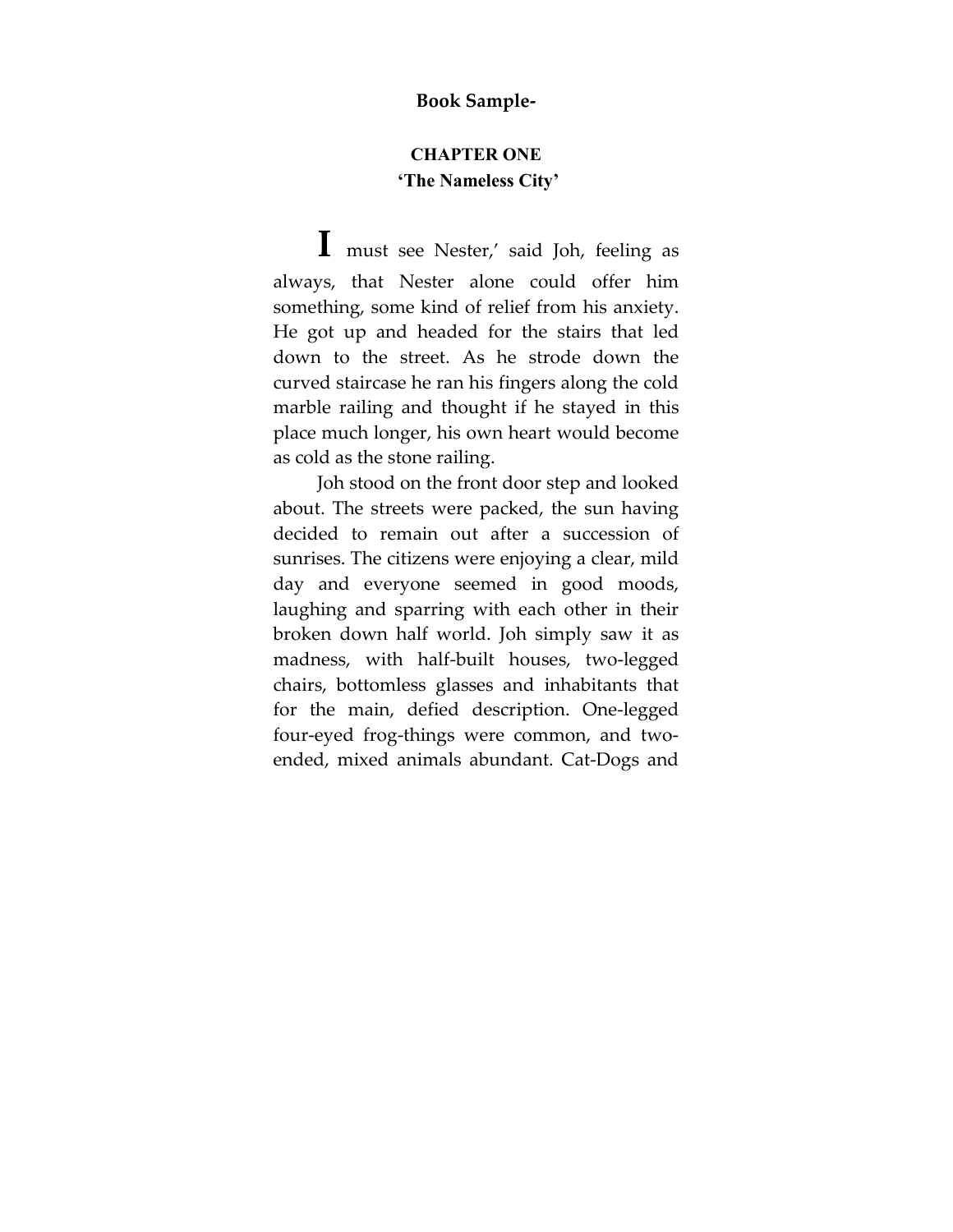Bird-Cats were the worst, spinning like tops in desperate hope of tearing their opposing ends to pieces. No one bothered to explain to them that if they did succeed, they would die. Everyone simply knew that biting your own bum was a feat not many could accomplish and left these poor abominations to do their best. Monstrosities of form roamed the streets, mostly in peace, communicating if they could, one way or another, and taking for granted their individual limitations.

Joh was lucky in a way. He was a human boy in just about all respects except for one- he had no face. In the Half World, this didn't seem to make a difference. Joh could somehow speak and be heard, see clearly, and his hearing was perfect. But to him he was still a faceless child- a ʹnobodyʹ. Being human, he longed for parents and the loving arms of a mother. Without a face, who was he? This was his personal pain, and he alone in this abomination of existence, felt trapped and unfulfilled.

After a short trek through the busy streets, he finally arrived at Nesters' and thumped on the rickety wooden door. Old Nester was fairly deaf, and the vibration of the thumping more often than not alerted him to a visitor's presence.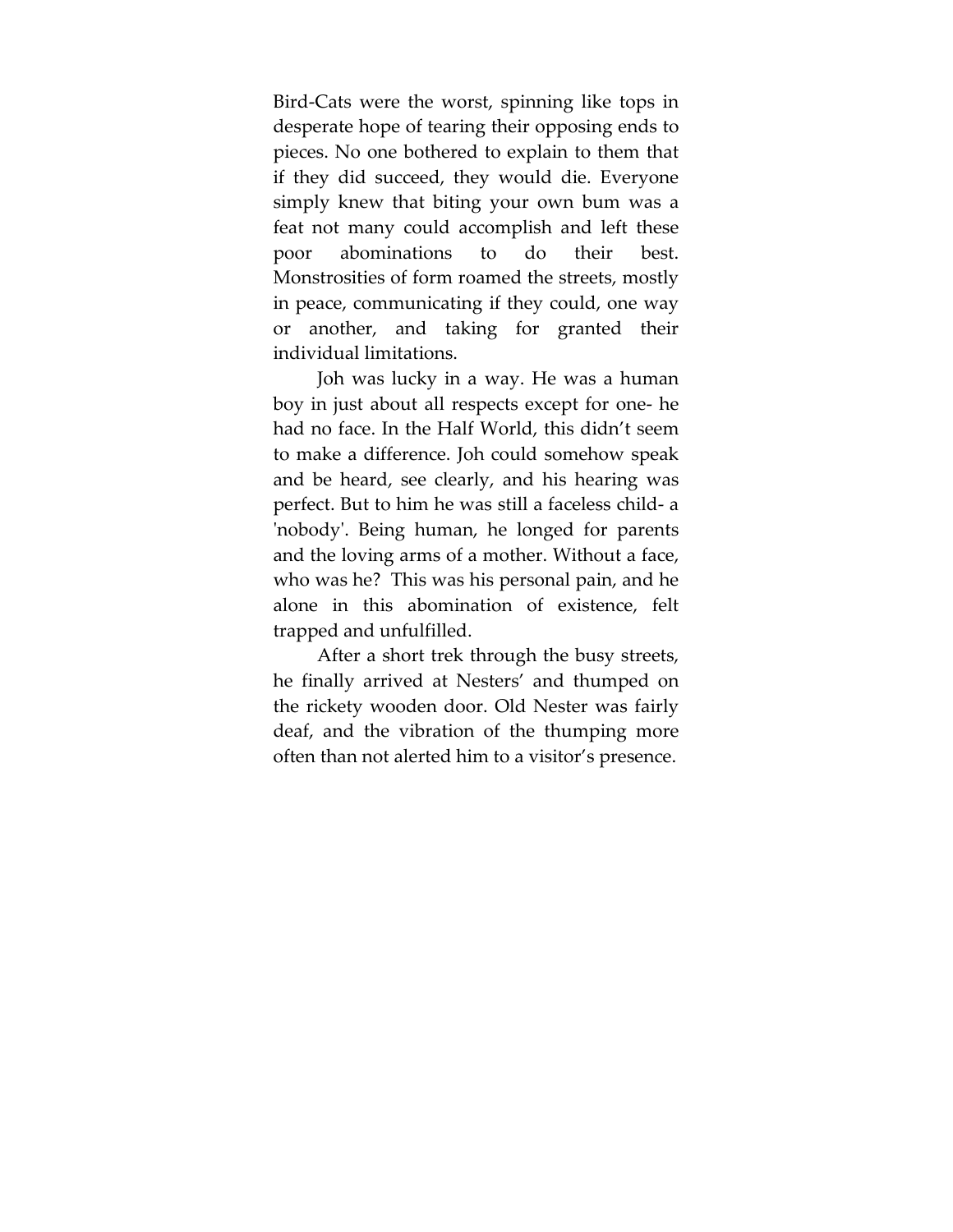'Coming!' a rather musical, siren-like voice resounded.

The door creaked slowly open. 'Ah, Joh. Please come in my boy.' Nester shuffled aside, closing the door behind him. 'Did you enjoy the sunrises today?' he asked wistfully.

'The first three, maybe,' Joh answered distractedly, with other things on his mind.

'How many times have I told you my boy, we must learn to accept what we are given here.'

Joh found a seat amongst the stacks of books, clothes and endless collections of memorabilia. Nester took one look at him and sighed, knowing that Joh needed more than a bandaid this visit. He struggled to a plush halfcovered armchair and eased back into it with a grunt.

Nester was an old man, seemingly perfect physically. Once a powerfully wise wizard, Nester had lost his powers as a result of a sorely interrupted dream. He retained all of his knowledge but had not one ounce of power in the Half World, destined to remain without the one thing that had made him complete.

He leaned forward, the folded fabric of his grey robes falling loosely on either side of his delicate frame. Nester had kind, deep blue eyes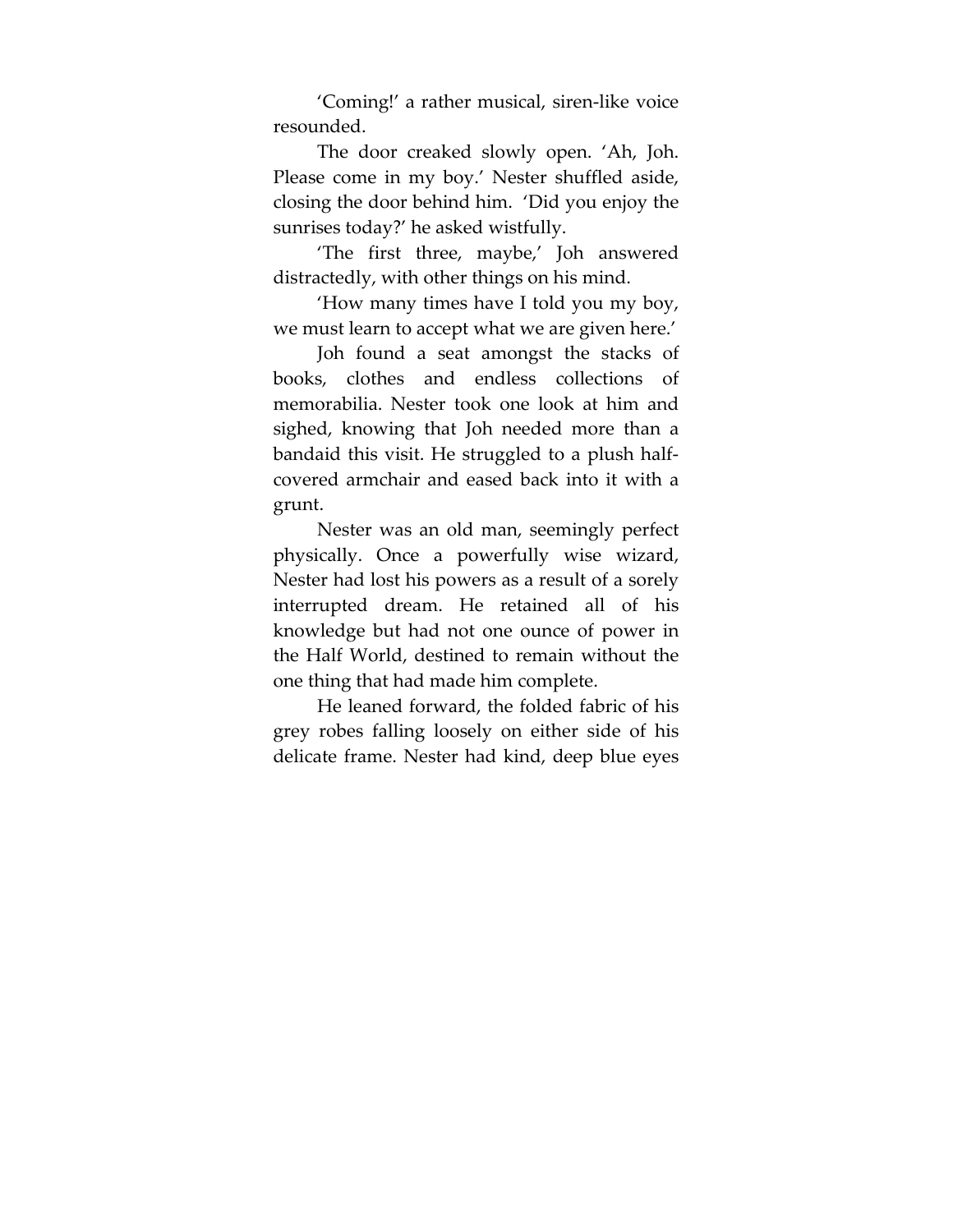and his long beard and hair was a wispy silvergrey. There was a certain understanding within him that made Joh feel better just being in his presence. He was as close to family as Joh could find.

After a moment of complete silence, Nester spoke. 'Look Joh, I do know how you feel. Look at me, this wand of mine is no more than a stick. But what can I do, what can *you* do?'

'We are by nature, aberrations. We are dreams, given life by our dreamers. The fact that we are not complete is not anyone's fault, it's simply what we are and here is where we must remain,' explained Nester. 'At least we *have* life.'

Joh sat forward. 'But what a life. I know some have gone to the Dream World from here. I have heard of it.'

Nester shook his head. 'You know how rare that is? To dream the same dream twice and the second time to complete it, in every detail.'

'But why not me, Nester? Why can't it happen to me?' Joh said with frustration. 'Who am I, and who dreamed me? Surely there must be a way to find out…I want a mother, I want a family.'

Rising to his feet, Nester shuffled over to Joh and sat beside him. 'My boy, this Half World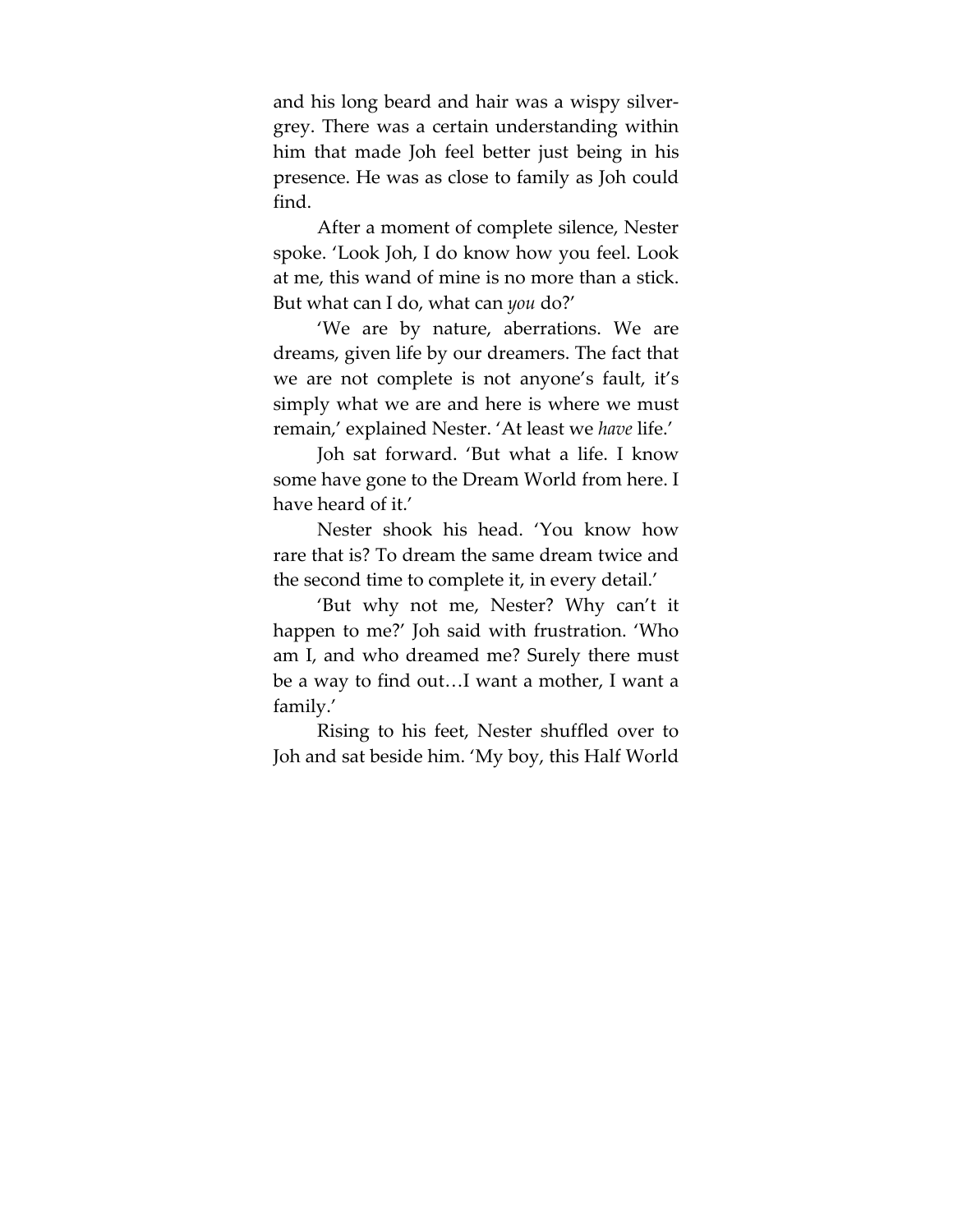is where we belong. We are incomplete, and that is the way that most of us will always be. This is our lot. You must learn to accept it, for your own sake.'

Joh lowered his head for a moment, struggling as always with Nester's words. He then looked up, his demeanour hardening and changing to one of indignant rebellion. Then, with emotions rising…

'I'll never accept that. I am a boy and one day I'll have a face. Then I will be complete and I will have a mother, and a family…just like any other boy…just like a real boy…'

Joh stood up and looked at Nester with immeasurable anguish in his eyes, then dashed out of the shack and into the streets, sobbing uncontrollably. He ran all the way home, thrashing his way through the bustling streets, and then threw himself onto his bed, confused but determined to do anything to change his intolerable circumstance.

Nester remained seated in his shack, stroking his long silvery beard and feeling helpless and saddened by his friend's pain. Suddenly his expression seemed to transform and he began to scour the bookshelves around him, his mind sifting through the knowledge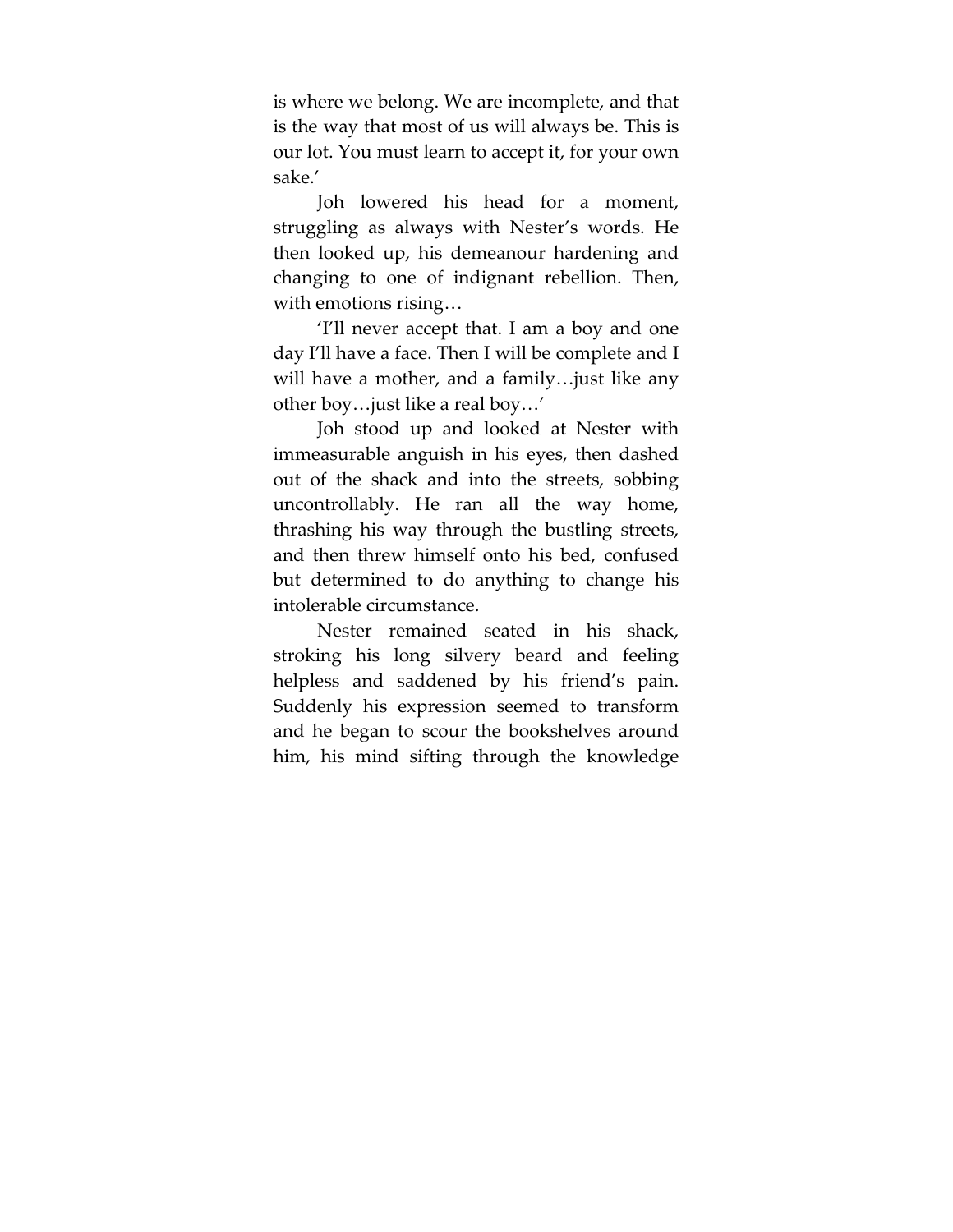that he had acquired, hoping to find something, anything that could help.

The sun was now setting for the fourth time. In the familiar surrounds of his bedroom, Joh had nodded off and when he awoke, was a little bit more clear-headed, but still feeling the frustration that had launched him out of Nester's house, emotional as always. But how else could he feel? Without eyes he couldn't even cry real tears, further adding to the frustration of his situation.

Rolling over onto his back, Joh felt a cooling wisp of a breeze against his smooth contour-less face. He looked up and browsed the dome-shaped ceiling of his room, following the smooth lines that flowed down from its apex and below to the arched columns that supported it. The structure was all solid marble, white with soft pink striations. If it weren't for the crumbled ruins beyond his room, one could have thought that it was complete. But like all images within this 'rack and ruin' world, nothing was complete, finished or even working. He often imagined that a nice little Greek boy had dreamed up this home for him, so that he could be comfortable. He then thought that the boy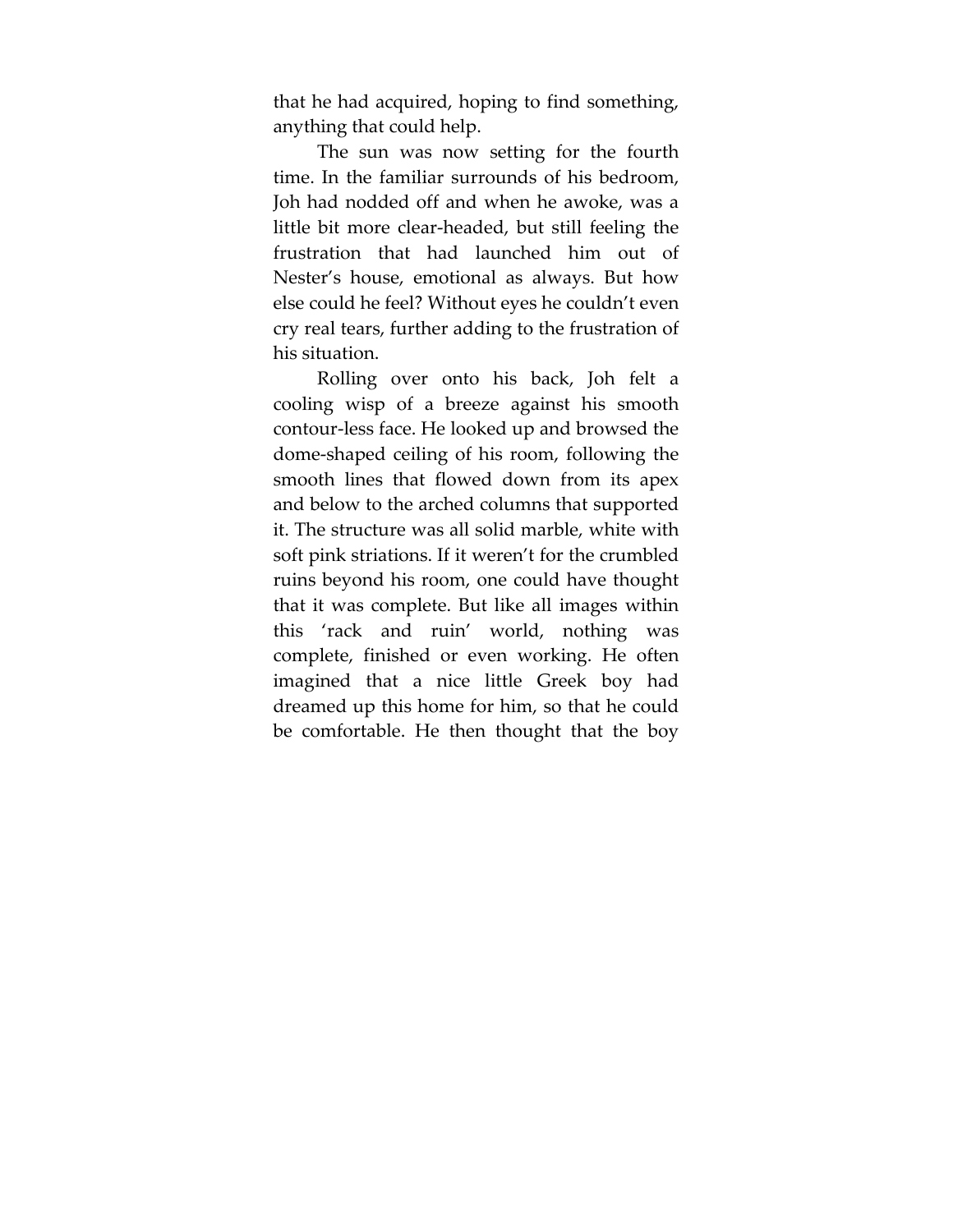could become a friend and drop by just to play. Unfortunately, this was pure fantasy.

With a deep unresolved sigh, Joh struggled to a sitting position and looked out upon the soft hues of dusk. In the Half World the days were so totally uncoordinated and erratically repetitive, that it was always difficult to know where you were, when to sleep or do anything. He'd heard that in the Dream World days were just like on Earth, and he thought how wonderful it would be to know that the sun would come up just once and set just once. Completed dreams could happen at any time during the day or night, but because the dreams were complete, the lives of those dreamed followed a normal rhythm, and life was free and uninhibited. If only that were true in the Half World.

Standing up, Joh yawned, mouth-less. Seemingly resolving himself to the status quo for now, he decided to visit Errol to take his mind off everything. Surprisingly, the dusk was now transforming into evening and with the street lamps now lit, Joh wandered outside and walked slowly down the street towards Errol's home. Turning a corner, he was all but bowled over by what appeared to be a large two-headed